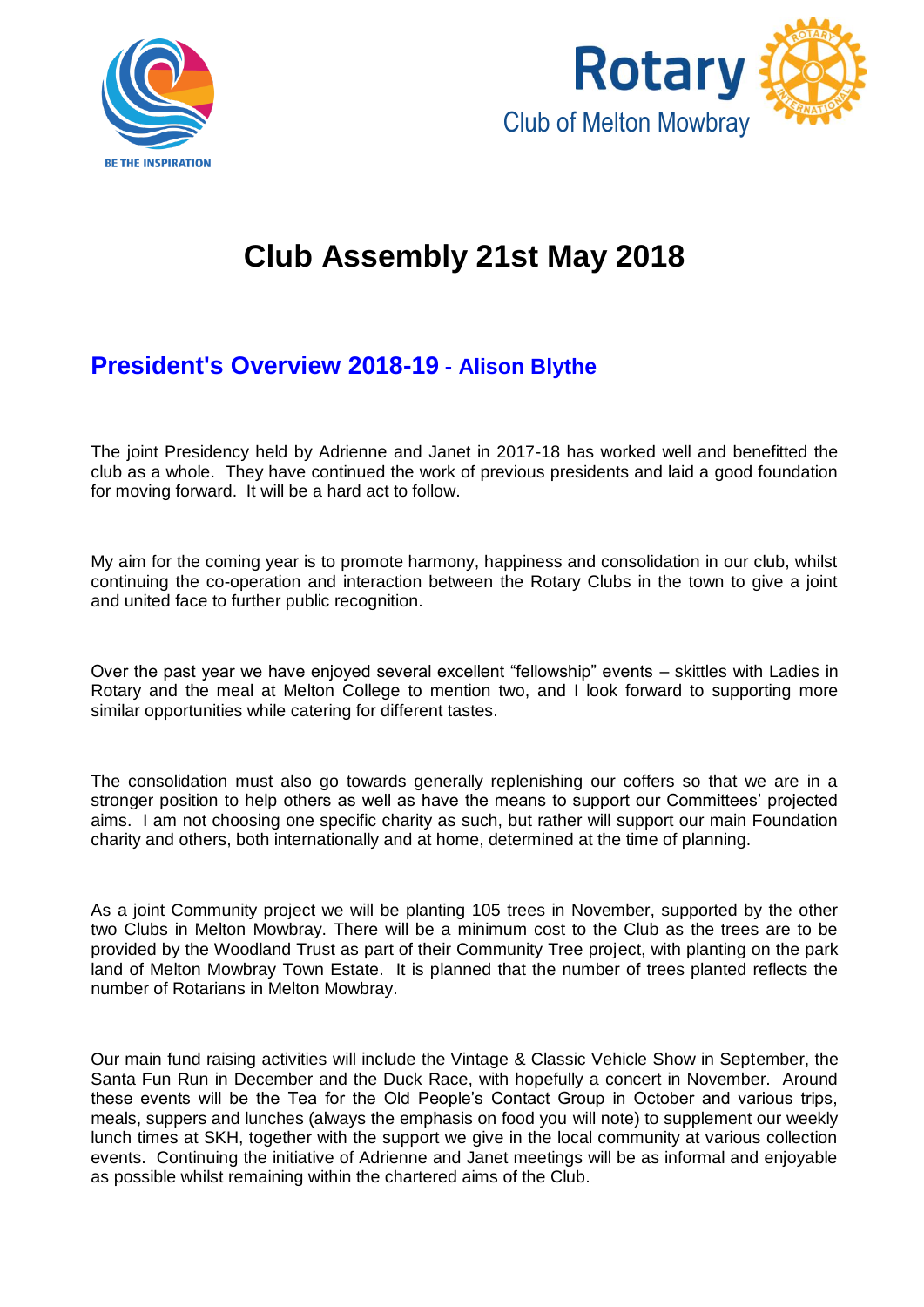## **Club Service - Kriss Payne**

As in previous years the committee will encompass the Fund Raising and the Communications Teams.

The Committee plans to establish interesting and varied programmes for both our regular Monday lunchtime meetings and for a range of social and fund-raising events.

The lunchtime programme will include external speakers as well as contributions from members and fellow Rotarians from other clubs.

The emphasis will continue to be on enjoyment and entertainment but retain the theme of Service before Self.

The organisation for the principal meetings of the Rotary Year, namely: -

Charter Dinner, Presidential Handover, Club Assembly, AGM and SGM will be within the remit of the Committee as will established social events such as Christmas Party, Burns night, Safari supper, etc...

Other social non-fundraising events aimed at building fellowship between members, partners, friends and family will be arranged throughout the year.

The CPR training programme being delivered by our committed team of Rotarians has been a great success and well received - we will continue to build on their success in the coming year.

#### **Fund Raising**

Small teams of Rotarians will organise a limited number of major events with the support and involvement of most Club Members

The Santa Fun Run is well established and will continue as a major 2018 event – the 2017 Santa Fun Run had to be cancelled due to severe adverse weather conditions and following a Health & Safety assessment of the course and access routes to the venue. Hopefully last years' experience will not diminish the enthusiasm and engagement of the runners wishing to take part his year.

The Classic Car and Vintage Vehicle meet was very well received in 2017 and hopefully the event will become a major fund raiser and established in the club calendar following another anticipated successful meet.

The fund-raising team will work closely with other committees to understand the financial requirements and to build a sensible programme of events.

During the coming Rotary year, we will continue to encourage the Satellite Group Members to further develop their relationship with the 'Mother Club' in Fundraising and other social events.

#### **Communications**

The team will continue to develop this crucially important aspect of promoting the work of the club and Rotary in general at every opportunity possible both locally in the town and the wider area. The links with external agencies will be further developed with the use of Twitter and Facebook being used to the best advantage.

The club service committee will develop the work already underway to ensure our archive material is properly managed.

Members will be encouraged to take part in the programme of quizzes and sporting events and other social events arranged by District 1070.

The committee will respond to whatever request President Alison makes for assistance in ensuring the club's affairs are conducted in a proper manner and to offer every member the opportunity to enjoy their Rotary involvement.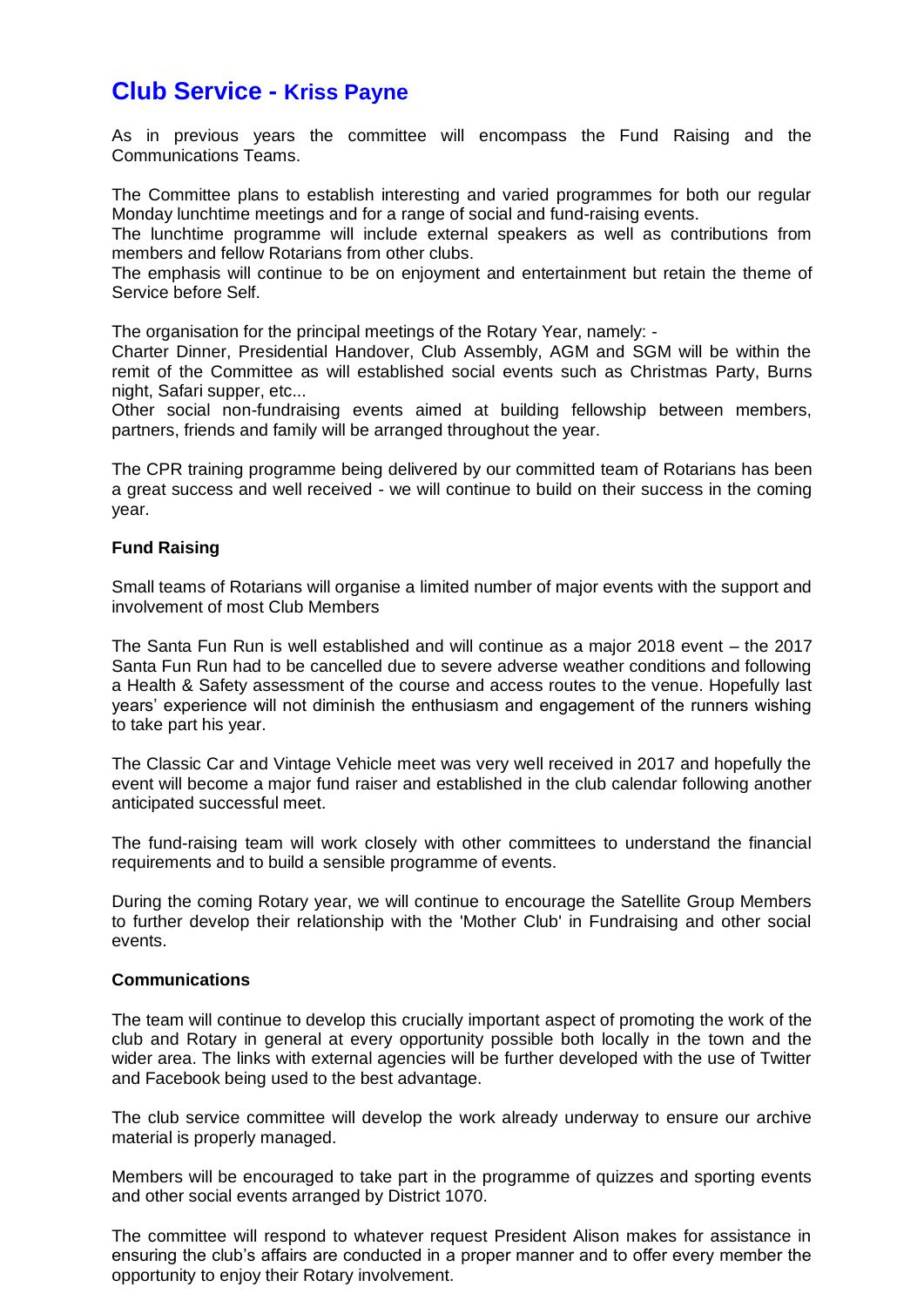# **Membership Development and Retention - Ian Neale**

#### **Members Get Members**

The Aim of the membership committee is to enrol at least five new members per year, and to retain the existing members

To facilitate this we propose to hold two membership interest meetings each year, one to be at Lunch time as we did on the  $30<sup>th</sup>$  April and are repeating on 25th June

The second to be an evening, for the main club and the satellite section which will be in the autumn.

The format of both events will be as the recent lunch time, when I asked various members to talk about their involvement in Rotary

We recognise the need to be flexible with regards to membership, and will be looking at associate members, which a good starting point for satellite members, where they can be involved for 12 months and get a taste of Rotary at a reduced cost and at no expense to the main club.

We will also be looking at corporate partners and Friends of Rotary

All our events are membership opportunities, but we need revised information leaflets, business cards, and Melton Mowbray Rotary Club Sails, which will be sourced during the year.

#### **Membership Retention**

A questionnaire to be circulated to all existing members, to enquire of their needs and what they feel we should be doing.

To beef up the mentoring process to allocate an existing member to each new member, and to ensure that all members know who is mentoring who.

To ask all club members to respect all other members. We are all individuals and have differing views, and that we respect those views even if they differ from our own.

| Cost of the above: -  |      | Income: -               |      |
|-----------------------|------|-------------------------|------|
| Visitor lunches       | £165 | Monthly Lunch time draw | £360 |
| Welcome packs         | £25  | From General Club Funds | £155 |
| Leaflets & Sails      | £250 |                         |      |
| <b>Business Cards</b> | £75  |                         |      |
| <b>TOTAL</b>          | £515 |                         | £515 |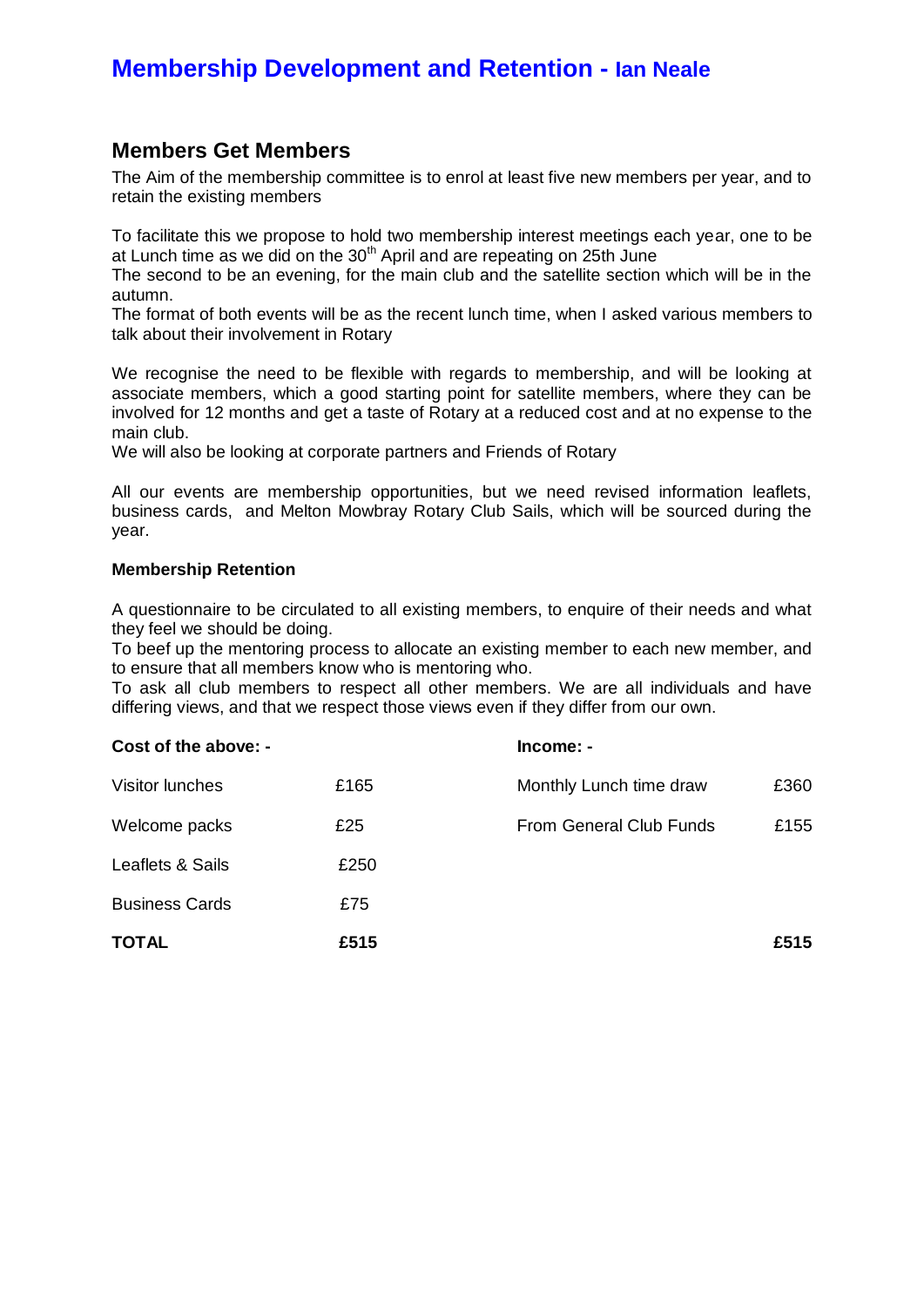# **Rotary Enterprise Satellite Group - Andrea Fiford**

#### **Nominated Member Responsibilities**

Chairperson for the next year - Andrea Fiford Dept Chair - Doug Clement Secretary - Ruth Lyndsey Treasurer & membership lead - Bill Hill Bursary lead - Ruth Lyndsey, supported by David Morris and the group Fundraising leads - Charly Jones and Ben Williams We have 7 active members currently

**Finances** Current account balance at £1900

**Membership policy** - In line with Melton Rotary club.

Our goal is to grow to at least 12 active members in the next year.

#### **Clubs goals and projects for 2018-19**

- Promote opportunities for local small businesses
- Support and promote Rotary objectives and activities
- Facilitate Business Network opportunities

#### How will these be achieved

- Commitment to meeting together fortnightly
- Hosting 3 Forum events a year
- Maintain our link with the Business Forum run by MBC and seek to forge links with other local business groups
- Providing bursaries to support local enterprise
- Raising funds to increase monies available for rotary fundraising projects and the Bursary scheme
- Share Rotary news and events information at club meetings and via e.mail

#### **Fundraising**

The Scarecrow event timetable – This year will involve research and planning, with view to hosting the event next year with other clubs in the town.

Additional fundraising initiatives are being considered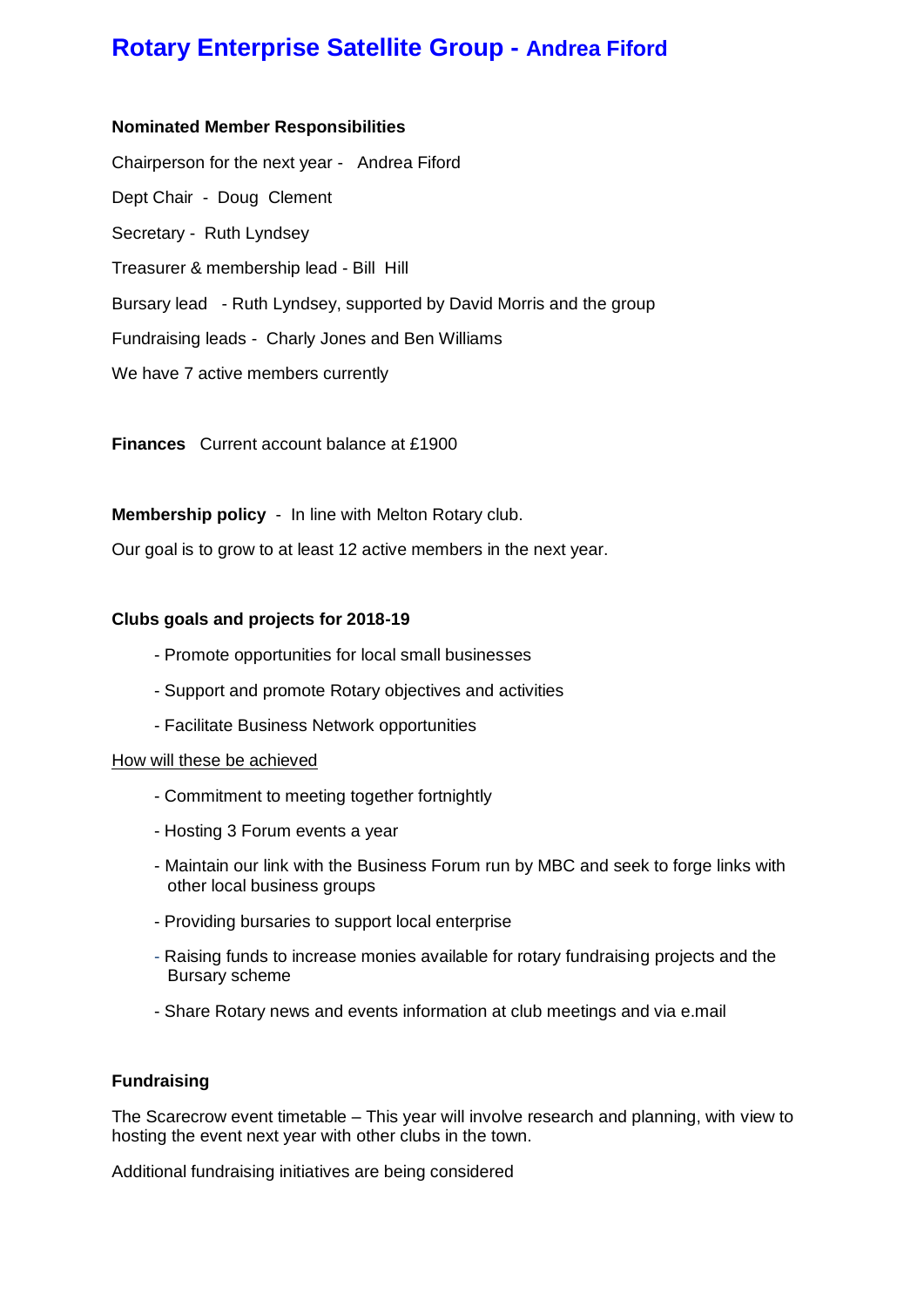# **Youth Services - Malcolm Britton**

The challenge of the committee appears to be to keep abreast of the rapidly changing youth culture and pursue projects and activities which engage young people today. We are fortunate to work in collaboration with Melton Belvoir Rotary Club and that close relationship will require our plans to be finally determined with our colleagues.

#### **Competitions**

We must look very carefully and realistically at the competitions we promote. The 2017- 2018 year entries suggests that some are no longer fit-for-purpose in their current format.

The days when musical instrument tuition was freely available in the county and city schools are long gone. Added to this the timetable and pressures of the core curriculum in schools make it fruitless pursuing the Young Musician competition through the schools. Alternatively, we still want to encourage talented young singers and instrumentalists. It is possible for Rotary Clubs to sponsor individuals for District finals without holding a local competition. This year the committee may consider ways of advertising appropriately and effectively, not necessarily through the schools, to identify young people who might be nominated for the District Young Musicians Final, without necessarily holding a local competition.

Another important area where it becomes increasingly difficult to attract the involvement of local schools is the Youth Speaks Competition. We value the few schools who do support it and share in the pride of the Catmose College intermediate team's success in the recent national final. On this basis it would be unwise not to offer Youth Speaks again this coming year but we shall also be looking at introducing Slam Jam which has a much wider appeal in those areas where it has been promoted for the past 10 years.

Other local competitions have been more attractive to young people and Young Chef and Young Designer particularly stand out. We aim to strengthen the good relationships to continue the success of these and also continue to support Young Writer, Young Photographer and Young Artist.

An additional competition to engage more with local primary schools is the Young Scientist Competition, an afternoon of science activities and challenges for year 4 and year 5 pupils. Many primary schools have no science specialists on the staff and appreciate all the help they can get with this part of the curriculum and so local involvement with this will be investigated.

Our ambition this year would be to significantly increase participation in competitions. Achievement is important and spreading opportunities among wider cohorts of young people is equally important.

#### **Citizenship**

We will continue with Young Citizen for the senior school age group and extend the publicity to all local youth groups. Rotary Stars has been very successful for primary school age children in recent years and we wish to build on this success.

#### **Rotary International Youth Exchange (RYE)**

Camps & Tours for young people (16-23) from different countries take place between June and September, usually for two weeks. We would hope to recruit another suitable candidate for this valuable experience.

#### **Rotary Youth Leadership Awards (RYLA)**

This is an 8-day residential training programme for leaders and potential leaders aged 18- 26. We can either find and/or fund a candidate and this would include approaching local businesses for junior managers they would recommend for this course and for sponsorship.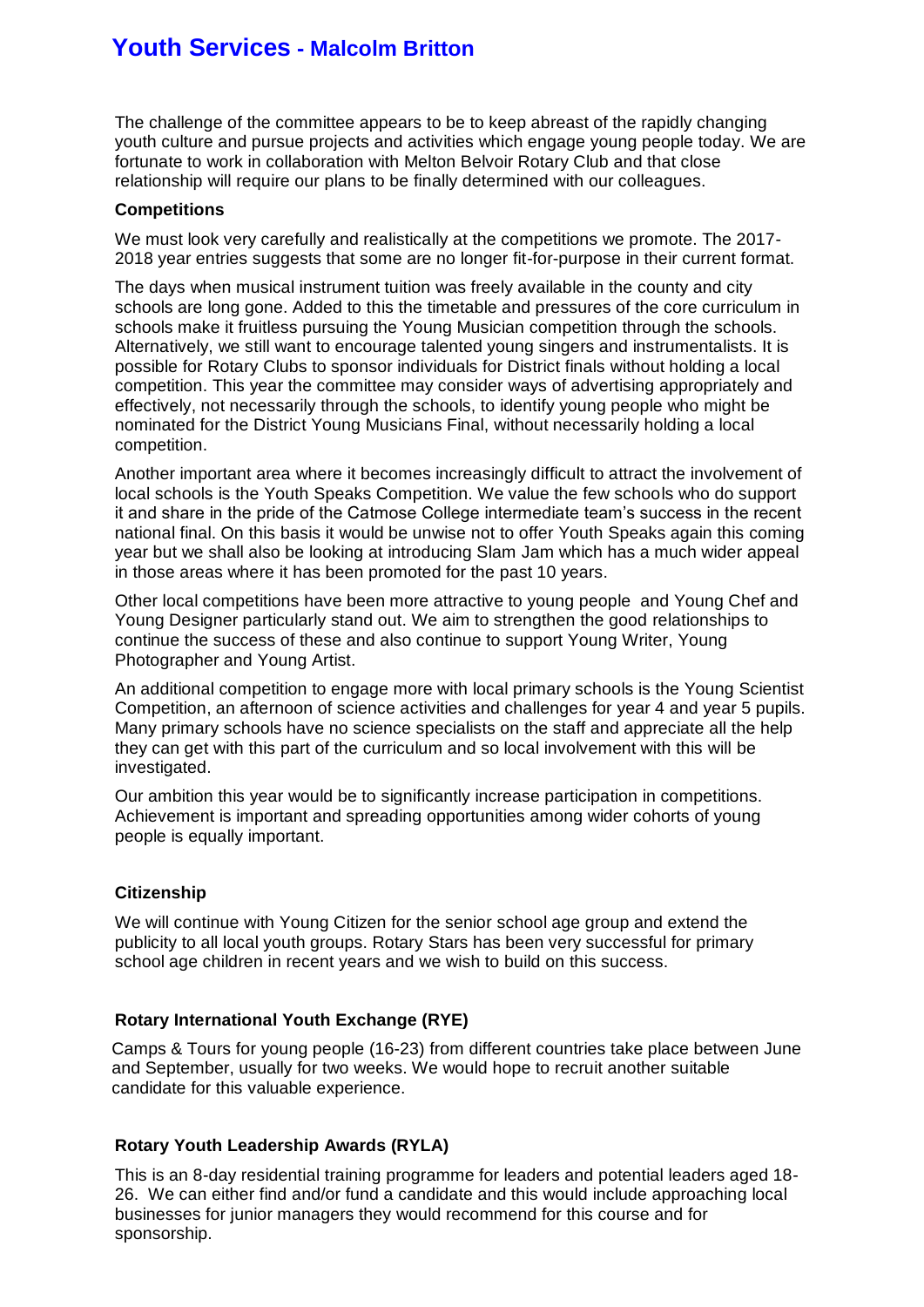#### **Warning Zone**

Warning Zone has been well-supported by the Club in recent years and is seen as a very valuable educational resource and will remain under review due to the cost.

#### **Interact**

Interact provides a valuable introduction into the world of Rotary and we will continue to support the club at Melton Vale Post 16 Centre and collaborate with the John Ferneley College club sponsored by Melton Aurora Rotary Club. Both clubs are holding fund-raising activities this term to support their chosen charities.

#### **Estimated Costs**

| <b>Warning Zone</b>   | £500 | Approx. Total          | £1,615 |
|-----------------------|------|------------------------|--------|
| Slam Jam              | £50  |                        |        |
| <b>Young Designer</b> | £35  | Interact               | £50    |
| Young Photographer    | £35  | <b>RYLA</b>            | £350   |
| <b>Young Writer</b>   | £35  | <b>RYE Youth Camp</b>  | £40    |
| Young Chef            | £220 | <b>Young Scientist</b> | £100   |
| <b>Youth Speaks</b>   | £150 | <b>Rotary Stars</b>    | £50    |

#### **Funding**

Funding will remain a challenge but to augment club fund-raising, we will renew our efforts to seek sponsorship from local businesses and charitable organisations.

### **Interact - Adrienne Holland**

The club is based at the Melton Vale Post 16 Centre (MV16) and usually comprises approximately 8 members, although this number changes throughout the year as students approach their exams.

The members raise funds for their chosen charities through various activities; this last year their choice was Hope Against Cancer. As some of the students are to go on a trip to Sri Lanka, they have also raised funds for this.

The group has recently received a Young Citizen of the Year Award, about which they are justifiably proud. We as a club will continue to support their good work and positive attitude.

Although small, they are a committed group, well supported by one of the MV16 teachers. Their meetings are short and informal; although they agree actions to be taken before and reported at the next meeting. It is our role to support, guide and encourage.

There is also an Interact group, led by the Aurora Rotary club, at John Ferneley College, which many of the students attend before they progress to MV16. It is hoped that this will increase the membership as the students move from one institution to the other.

At present there is no Interact club at the other secondary school, Long Field Academy; this could be further investigated.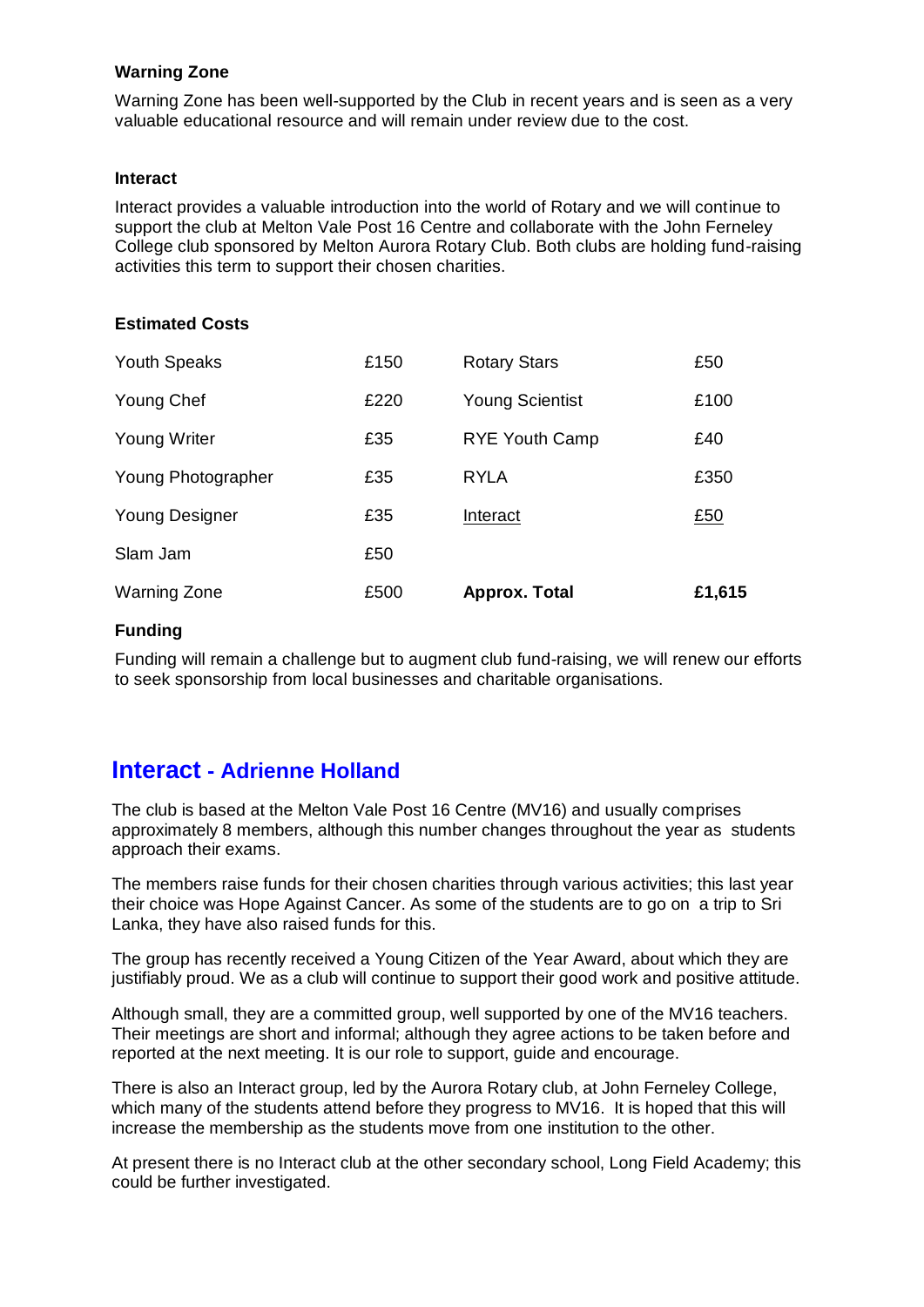## **International - Janet Shortland**

There are several ongoing projects which the committee wishes to support in the forthcoming year.

We intend to raise funds as part of the Club's contribution towards Rotary's aim to eradicate polio in the world. In addition the collection of foreign currency will continue to help the District with its contribution to this aim.

The committee has been investigating the feasibility of installing two blocks to provide washrooms, toilets and drinking water in a Tacloban school for pupils relocated after the disaster. An estimate of £2,625 has been obtained as the cost for one of these blocks. Funds in the sum of £2,245 have been raised for Philippines projects.

The committee will continue to support Shelterbox.

The committee will continue to collect spectacles for reuse in the third world, and also used ink cartridges and mobile phones.

# **Foundation - John Dehnel**

It is proposed that the Rotary Foundation Officer will:

 Work with the international, community, youth teams and the enterprise group to identify any of their activities that could benefit from a grant from our Foundation. Support the teams in making applications where appropriate.

This will need to be started forthwith, so expressions of interest can be lodged with the district Foundation team before 1st July.

- Ensure the club is qualified to receive grants: president and grants officer trained; club MOU signed.
- Encourage club members to support donations to our Foundation amounting to \$100 per member, both through individual donations and club fund-raising activities.
- Renew the club's expectation as in previous years that any fund-raising event should donate at least 10% of its net income to our Foundation.
- In conjunction with the International team, continue financial support for the eradication of polio.
- Explore if there is an appetite to plant more crocus corms in the coming year.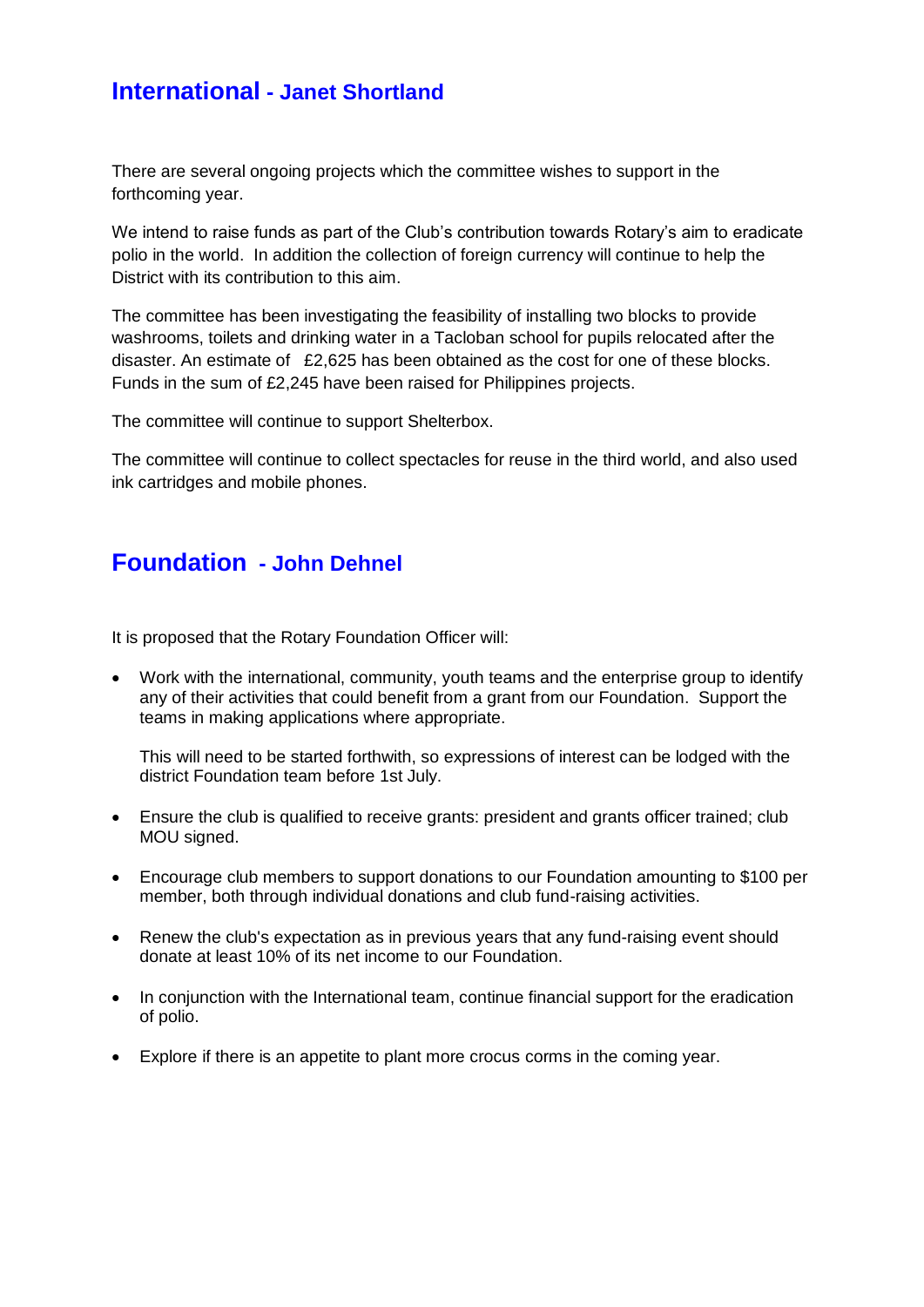# **Community & Vocational - Helen Bett**

This year, as well as continuing the good work done by this committee in the past, I want to pursue the aim of bringing Rotary more into our own community and of course, to encourage local people to support Rotary and our projects.

To fulfil Rotary aims within the local community we need to ensure that we have the balance right in terms of funding, time, effort and commitment. Community perhaps needs to be seen as our core and I would encourage all members to be supportive and to become as involved as possible to make our work effective.

#### **Contact Tea Party**

One of the highlights of our year is the Tea Party for the elderly which we hold at Burton Lazars Village Hall in October. Although members and Ladies in Rotary generously provide all the food, we do need to pay for the hall. This is a delightful Sunday afternoon and I would encourage new members to take part.

#### Budget £50

#### **Christmas Parcels**

As always this is a joint venture with the Lions Club, Melton Belvoir Rotary and The Barnes Trust where we collect donations from the public in local supermarkets and then help to receive the food and make up parcels. It is a pleasure to receive very generous donations from the public. This was well received last year by all and there appears to be the need in the community. To continue this very worthwhile project we will continue to need the help and support of fellow Rotarians at what is always a busy time of year.

Budget £500

#### **Stroke Awareness**

Again this venture relies on people being able to give up some time – medical staff to test blood pressure and Rotarians to encourage members of the public to have this done. Although the value of this is often discussed, it was particularly well received this year and it is widely accepted that it can save lives. We will continue to support this venture together with Melton Belvoir club who do most of the organising.

#### **Kids Out/Duck Race**

In the past the Club has funded the whole cost of a day trip to Twin Lakes for Birchwood School. In 2017 the school decided not to take up this trip and were instead offered 3 x £500 for trips to suit different age groups. We would like to continue to be able to support the school in this way.

In 2017 the duck race which raises money for our Kids Out was made into a whole club activity, with the majority of the organising being done by ComVoc. As a result of many discussions this year it was decided to move the race from Twin Lakes and into the town so that members of the public can be more involved. In addition we have moved to printed raffle tickets to be sold in the town market, and by all members. Organising is currently split between Community and Service Committee.

Budget approx. £1500-£2000

#### **Leicestershire Life Education/Warning Zone**

We would like to continue to support local primary schools in sending their Yr5/6 children to one of these life skills and e-safety venues. Again, this may be in conjunction with Melton Belvoir Club. However this activity may sit better within the Youth Committee.

Budget £1000